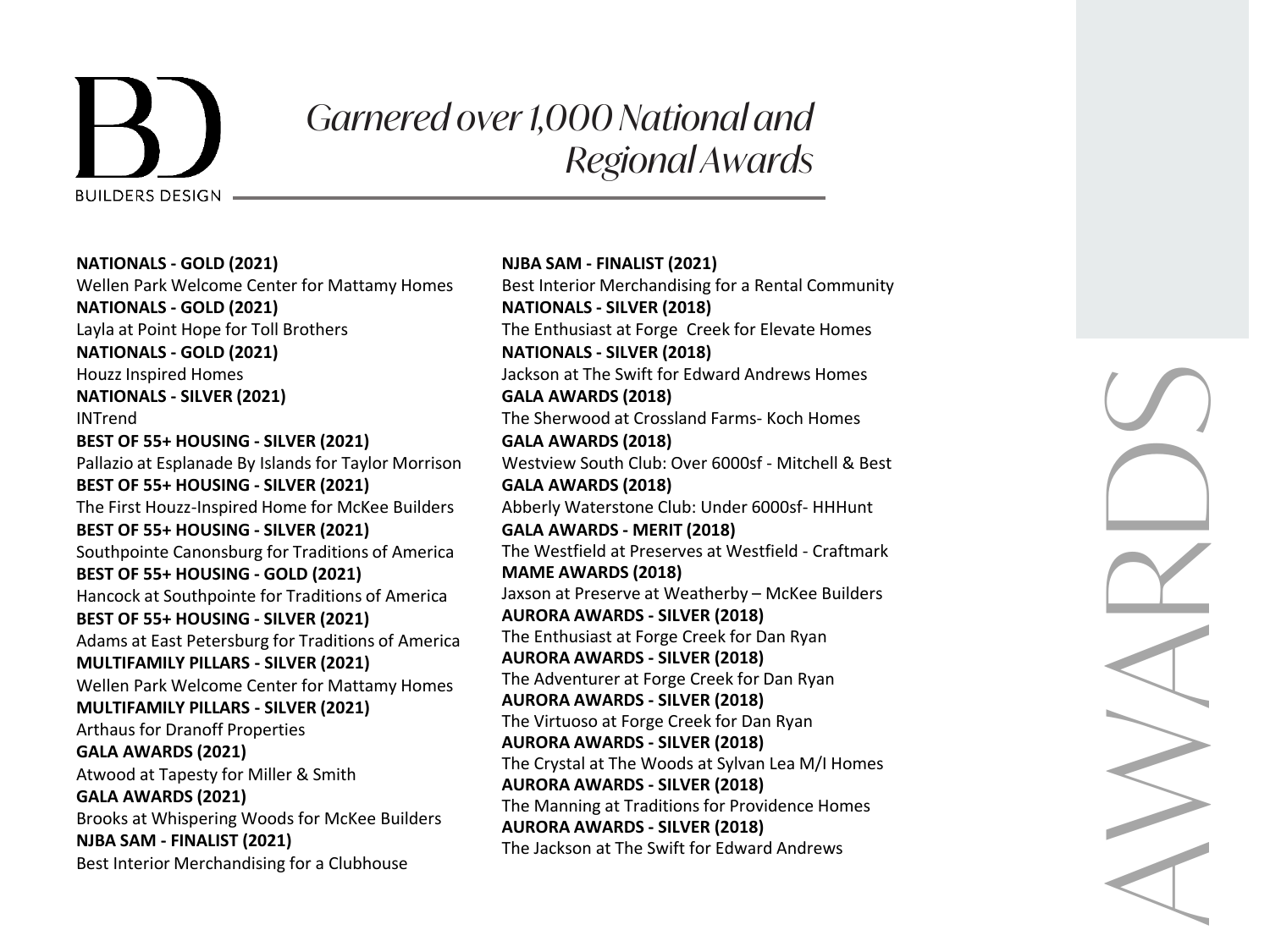

**MAX Awards (2018)** Oxford at Bay Bridge Cove for McKee Builders **MAX Awards (2018)** Sherwood at Crossland Farms for Koch Homes **MAX Awards (2018)** Kelsey at Bulle Rock for Bob Ward Companies **MAX Awards (2018)** Aubrielle at Bulle Rock for Bob Ward Companies **MAX Awards (2018)** Franklin at Quarry Springs for 1788 Holdings Group **MAX Awards (2018)** Clubhouse at Westview South for Mitchell & Best **FCBIA (2018)** Clubhouse at Westview South for Mitchell & Best **FCBIA (2018)** Monterey at Westview South for Mitchell & Best **NATIONALS AWARDS (2018)** Meridale for Mattamy Homes **PARADE OF HOMES AWARDS (2018)** Bougainvillea Place for MI Homes **PARADE OF HOMES AWARDS (2018)** Solace at Twin Rivers for MI Homes **PARADE OF HOMES AWARDS (2018)** Crystal at Woods at Sylvan Lea for MI Homes **PARADE OF HOMES AWARDS (2018)** Inverness III at Lakewood Ranch for CalAtlantic **PARADE OF HOMES AWARDS (2018)** The Somerset II at Lakewood Ranch for CalAtlantic **PARADE OF HOMES AWARDS (2018)** The Ellison at Lakewood Ranch for CalAtlantic

**BEST OF 55+ HOUSING AWARDS (2018)** Club for Creekside at Bethpage for AV Homes **BEST OF 55+ HOUSING AWARDS (2018)** Kipling at Champion Club for McKee Builders **BEST OF 55+ HOUSING AWARDS - GOLD (2018)** Hancock at Summer Seat for Traditions of America **BEST OF 55+ HOUSING AWARDS (2018)** Hancock at Pinnacle at Adams for Traditions of America **BEST OF 55+ HOUSING AWARDS (2018)** Oxford at Bay Bridge Cove for McKee Builders **BEST OF 55+ HOUSING AWARDS (2018)** Easton at Bay Bridge Cove for McKee Builders **CCCIA BEST KITCHEN (2018)** Riverside Avenue Villas for Dalton Communities **CCCIA BEST INTERIOR DESIGN (2018)** Riverside Avenue Villas for Dalton Communities **SMC BIA CELEBRATION OF EXCELLENCE (2017)** Best Website **GALA AWARDS (2017)** New Castle II at Brambleton for Van Metre Homes **NATIONALS SILVER (GALA AWARDS (2017)** New Castle II at Brambleton for Van Metre Homes **GALA AWARDS (2017)** Timberneck at Willowsford for Van Metre **GALA AWARDS (2017)** Clubhouse at Shannon's Glen for Elm Street Development **GALA AWARDS (2017)** Clubhouse at Abberley Square for HHHunt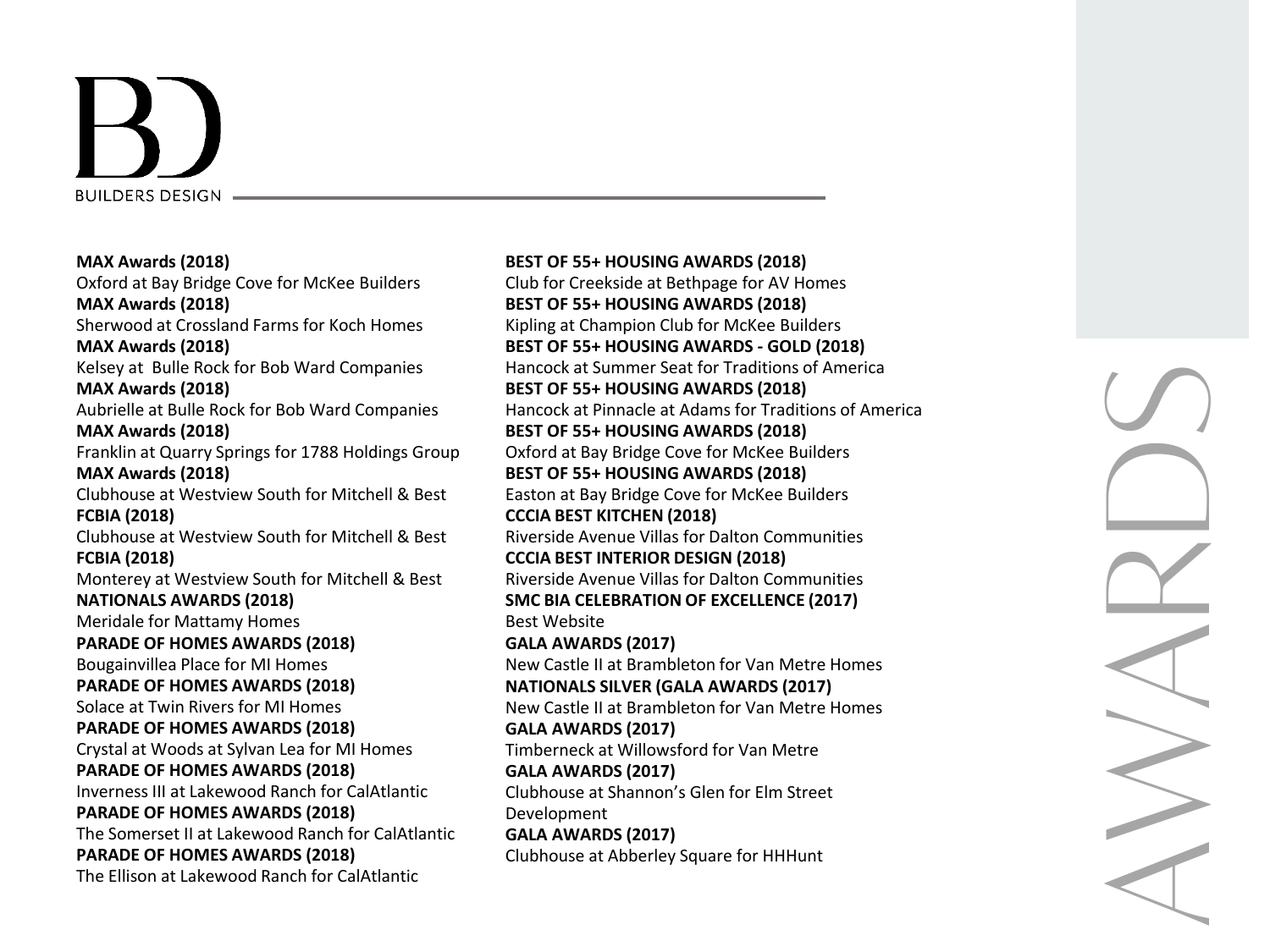

**GALA AWARDS (2017)** Montrose at Quarry Springs for 1788 Holdings **GALA AWARDS (2017)** Laurel at Bay Bridge Cove for McKee Builders **AURORA AWARDS - GOLD (2017)** Concord at Harlow for Edward Andrews **AURORA AWARDS - SILVER (2017)** Richmond at Harlow for Edward Andrews **MAX AWARDS (2017)** Clubhouse at Urban Green for Matan **MAX AWARDS (2017)** Clubhouse at Shannon's Glen for Elm Street Development **MAX AWARDS (2017)** Laurel at Bay Bridge Cove for McKee Builders **MAX AWARDS (2017)** Montrose at Quarry Springs for 1788 Holdings **MAX AWARDS (2017)** Sherwood at Harvest Ridge for Koch Homes **MAME AWARDS (2017)** Robinson Oaks for Eastwood Homes **MAME AWARDS (2017)** Meridale for Mattamy Homes **BEST OF 55+ HOUSING AWARDS (2017)** Easton at Bay Bridge Cove for McKee Builders **BEST OF 55+ HOUSING SALES CENTER (2017)** Creekside at Bethpage for AV Homes **BEST OF 55+ HOUSING SALES CENTER (2017)** Creekside at Bethpage for AV Homes **BEST OF 55+ HOUSING AWARDS (2017)** Alexander at Creekside at Bethpage for AV Homes **BEST OF 55+ HOUSING AWARDS (2017)** Easton at Bay Bridge Cove for McKee Builders **BEST OF 55+ HOUSING AWARDS (2017)** Salinger at Creekside at Bethpage for AV Homes **BEST OF 55+ HOUSING AWARDS (2017)** Pioneer at Creekside at Bethpage for AV Homes **BEST OF 55+ HOUSING AWARDS (2017)** Kipling at Champions Club for McKee Builders **BEST OF 55+ HOUSING AWARDS (2017)** Silver Spring for Traditions of America **BEST OF 55+ HOUSING OUTDOOR AMENITIES (2017)** Solivita for AV HOMES **OBIE AWARDS (2017)** Central Park at Deerfield Township for The Providence Group **OBIE AWARDS (2017)** Seymour at Townes at Chastain for The Providence Group **OBIE AWARDS (2017)** Ashland at Larkspur for Edward Andrews **OBIE AWARDS (2017)** Telfair at Edenton for Edward Andrews **OBIE AWARDS (2017)** Charleston at Harlow for Edward Andrews **SYNERGY AWARDS (2016)** Mainland Square for W.B. Homes **SYNERGY AWARDS BEST KITCHEN (2016)** Mainland Square for W.B. Homes **OBIE AWARDS (2016)** Meeting Park for John Wieland Homes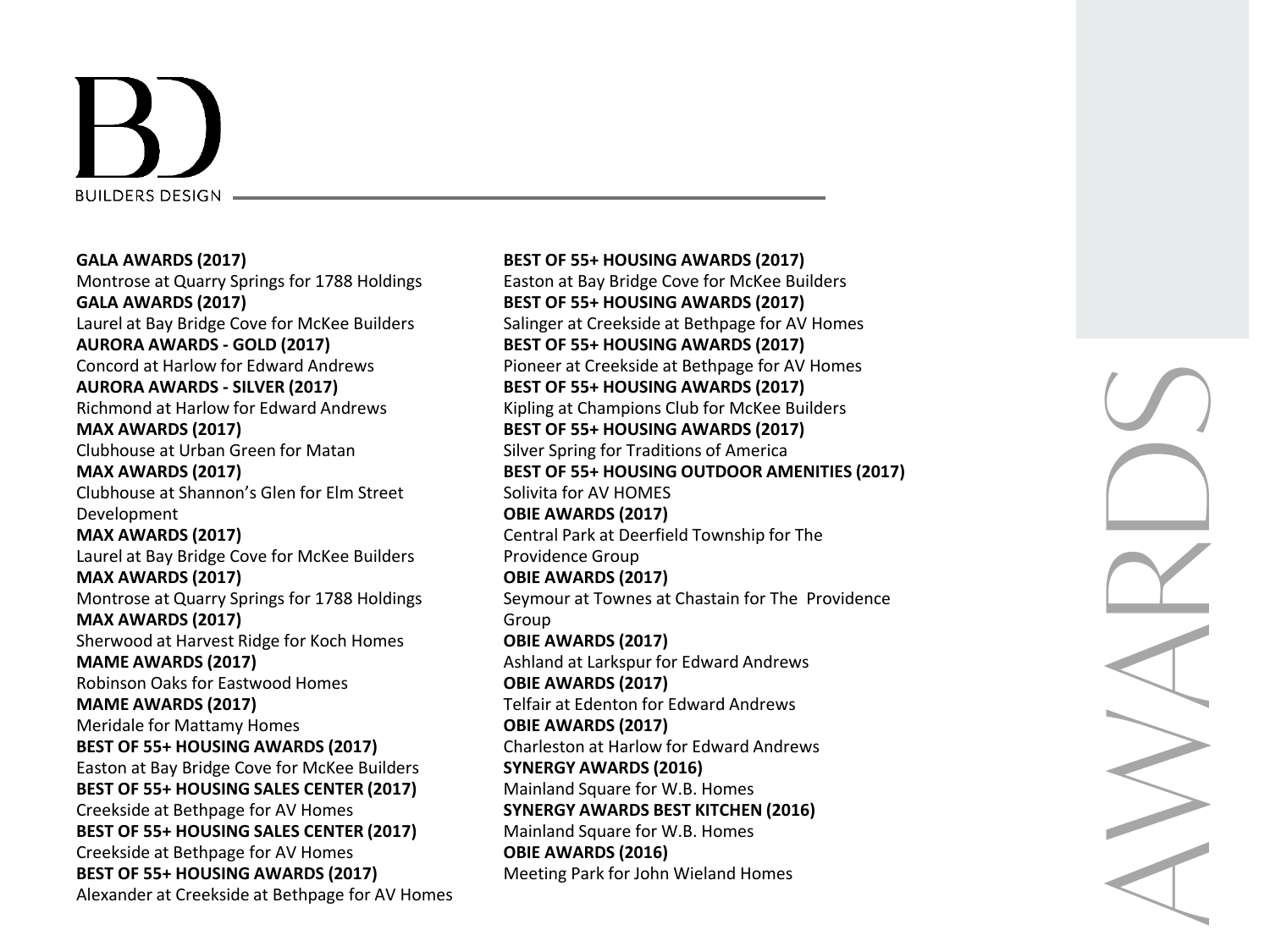

**MAME AWARDS (2016)** Creekside at Bethpage for AV Homes **GALA AWARDS (2016)** BLVD Reston Station for Comstock Development **GALA AWARDS (2016)** Quarry Springs for 1788 Holdings Development **GALA AWARDS - MERIT (2016)** Brickyard Station for Ryland Homes **GALA AWARDS (2016)** Brickyard Station for Ryland Homes **GALA AWARDS - MERIT (2016)** Arcadia at Brickyard Station for Ryland Homes **GALA AWARDS (2016)** The Villas at Two Rivers for Comstock Homes **GALA AWARDS (2016)** Townes at Hallcrest for Comstock Homes **GALA AWARDS (2016)** Preserve at Goose Creek for Brookfield Residential **GALA AWARDS - MERIT (2016)** Rogers Ford for Bob Ward Companies **GALA AWARDS - MERIT (2016)** Avendale for Brookfield Residential **GALA AWARDS - MERIT (2016)** The Townes at Maxwell Square for Comstock Homes **AURORA AWARDS (2016)** Promenade at Lake Park for CalAtlantic Homes **AURORA AWARDS (2016)** Meeting Park for John Wieland Homes **AURORA AWARDS (2016)** Morgan Park for CalAtlantic Homes

**BEST OF 50+ HOUSING AWARDS (2016)** Bridal Path for Traditions of America **BEST OF 50+ HOUSING AWARDS (2016)** Solivita for AV Homes **MAX AWARDS (2016)** Old Georgetown for Beacon Crest Homes **GRAND AURORA S - BEST OF SC (2015)** BridgeMill for John Wieland Homes **GALA AWARDS (2015)** Dominion Crossing for K. Hovnanian Homes **GALA AWARDS (2015)** Goose Creek for Brookfield Homes **GALA AWARDS (2015)** Eastgate for Comstock Homes **GALA AWARDS (2015)** Potomac Crest for Basheer + Edgemoore **GALA AWARDS - MERIT (2015)** Wulf Crest Farms for Steuart Kret Homes **GALA AWARDS -MERIT (2015)** The Hampshires for Comstock Homes **PARADE OF HOMES AWARDS (2015)** Silver Spring for Traditions of America **MAX AWARDS (2015)** Towns at Arundel for K. Hovnanian Homes **AWARD OF EXCELLENCE (2015)** The Mill at Clearfield for Advantage Homes **AWARD OF EXCELLENCE (2015)** Brunswick Model for Advantage Homes **GALA AWARDS (2014)** Estates at Bull Run for Van Metre Homes